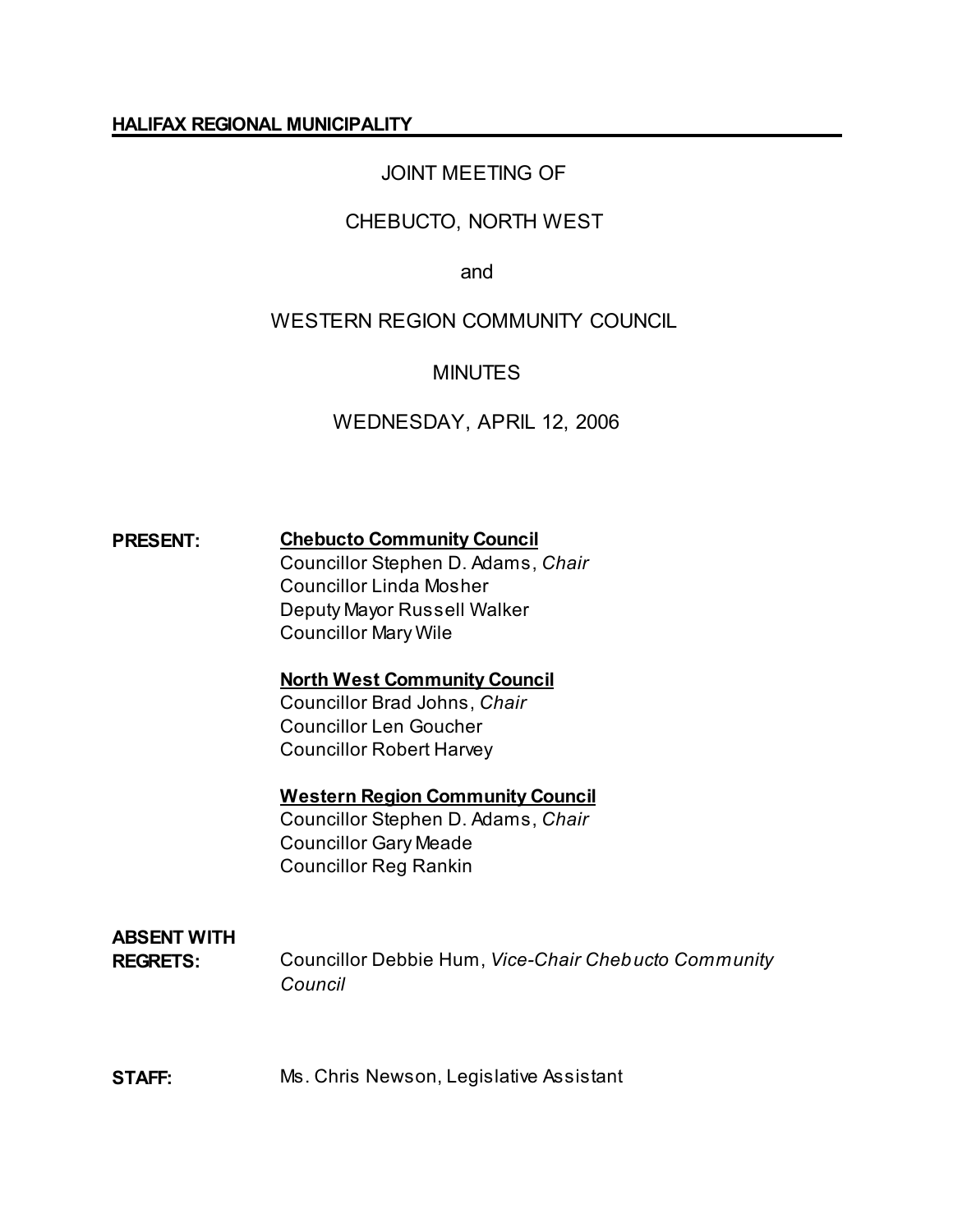# TABLE OF CONTENTS

| 2.             |     |  |
|----------------|-----|--|
|                | 2.1 |  |
|                |     |  |
| 3 <sub>1</sub> |     |  |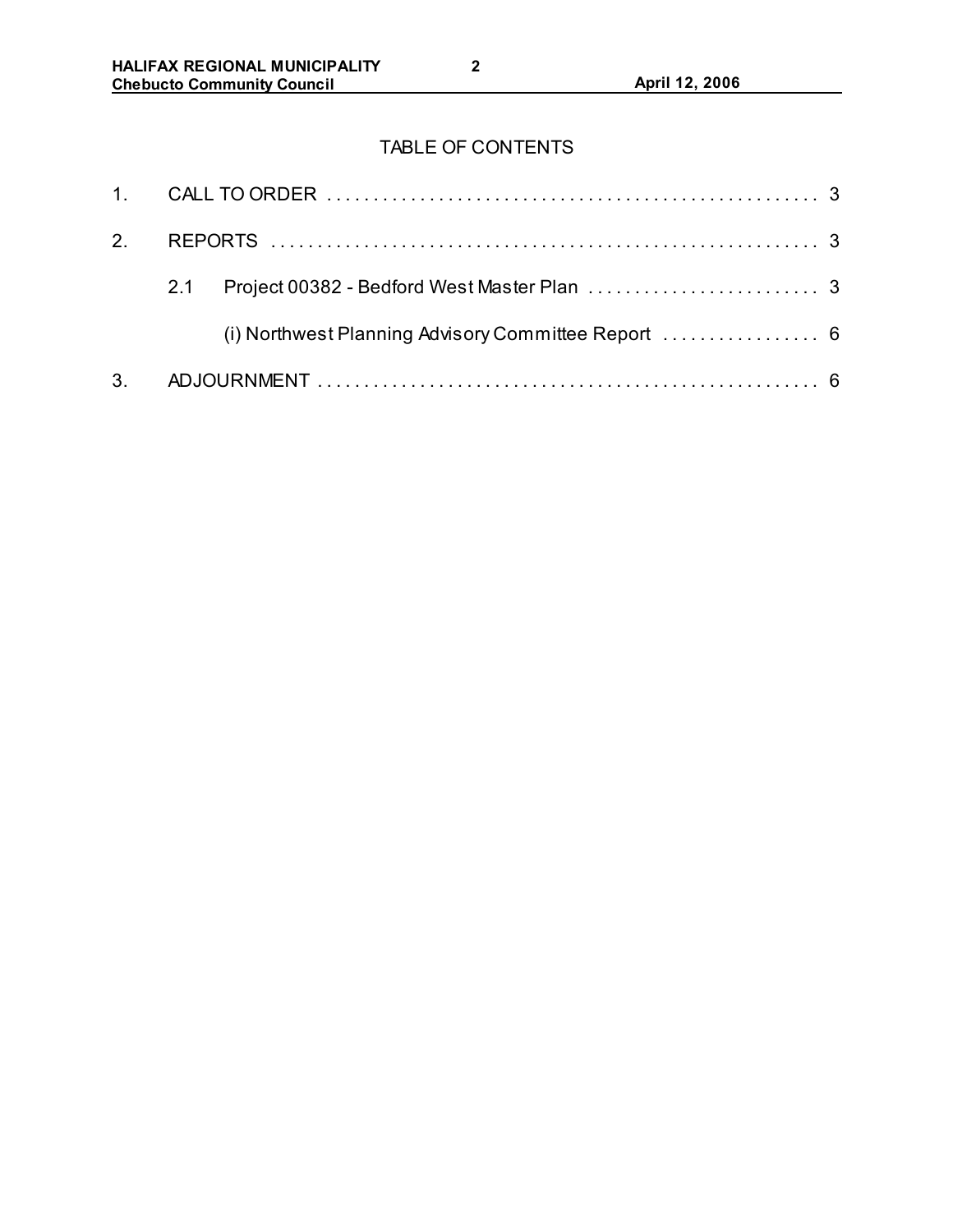#### **1. CALL TO ORDER**

The Chair, Councillor Stephen D. Adams, called the meeting to order at 7:06 p.m. in the Cafeteria of Basinview Elementary School, 273 Basinview Drive, Bedford.

Councillor Adams advised that Councillor Hum forwarded her sincere regrets as she is unable to attend this evening due to a family emergency out of province.

## **2. REPORTS**

## **2.1 Project 00382 - Bedford West Master Plan**

• A staff report dated April 4, 2006 was before the Community Councils.

Councillor Adams explained that Mr. Paul Morgan, Planner, would present the report on the Bedford West Master Plan followed by discussion/questions of clarification from the Councillors representing the Chebucto, North West and Western Region Community Councils. At the conclusion of staff's presentation, a separate vote would be made by each of the three Community Council's on staff's recommendation to forward the matter to Regional Council.

Councillor Adams clarified that the meeting this evening was not a public hearing nor a public information meeting therefore, there would be no comment from the public at this time. He encouraged members of the public to forward comments to staff either by letter, fax or e-mail to Paul Morgan, fax: 490-5730 or e-mail: morganp@halifax.ca. Councillor Adams explained that a public hearing date will be set by Regional Council and that all interested persons would be welcome to comment at that public hearing.

Mr. Paul Morgan, Planner, Regional Planning, introduced Mr. Austin French, Manager of Regional Planning and Mr. Peter Duncan, Manager of the Environment (Regional Planning). He also introduced the Bedford West Public Participation Committee (PPC) whose mandate was to oversee the public participation program to ensure everyone had an opportunity to comment. The PPC were also to work with property owners and staff to prepare a Master Plan, policy framework and, to confer with Regional Council. He further added that staff support the PPC recommendation to name a neighbourhood park in honour of the late Mr. Grant Mosher who was a member of the Public Participation Committee and owner of a landscaping business located within the study area.

Mr. Morgan presented the Bedford West Master Plan and the attached Bedford West Secondary Planning Strategy. He explained that it is a policy document that will govern the development of the Bedford west plan area. The boundary area for the study is the Bicentennial Highway, Kearney Lake Road and the Hammonds Plains Road. The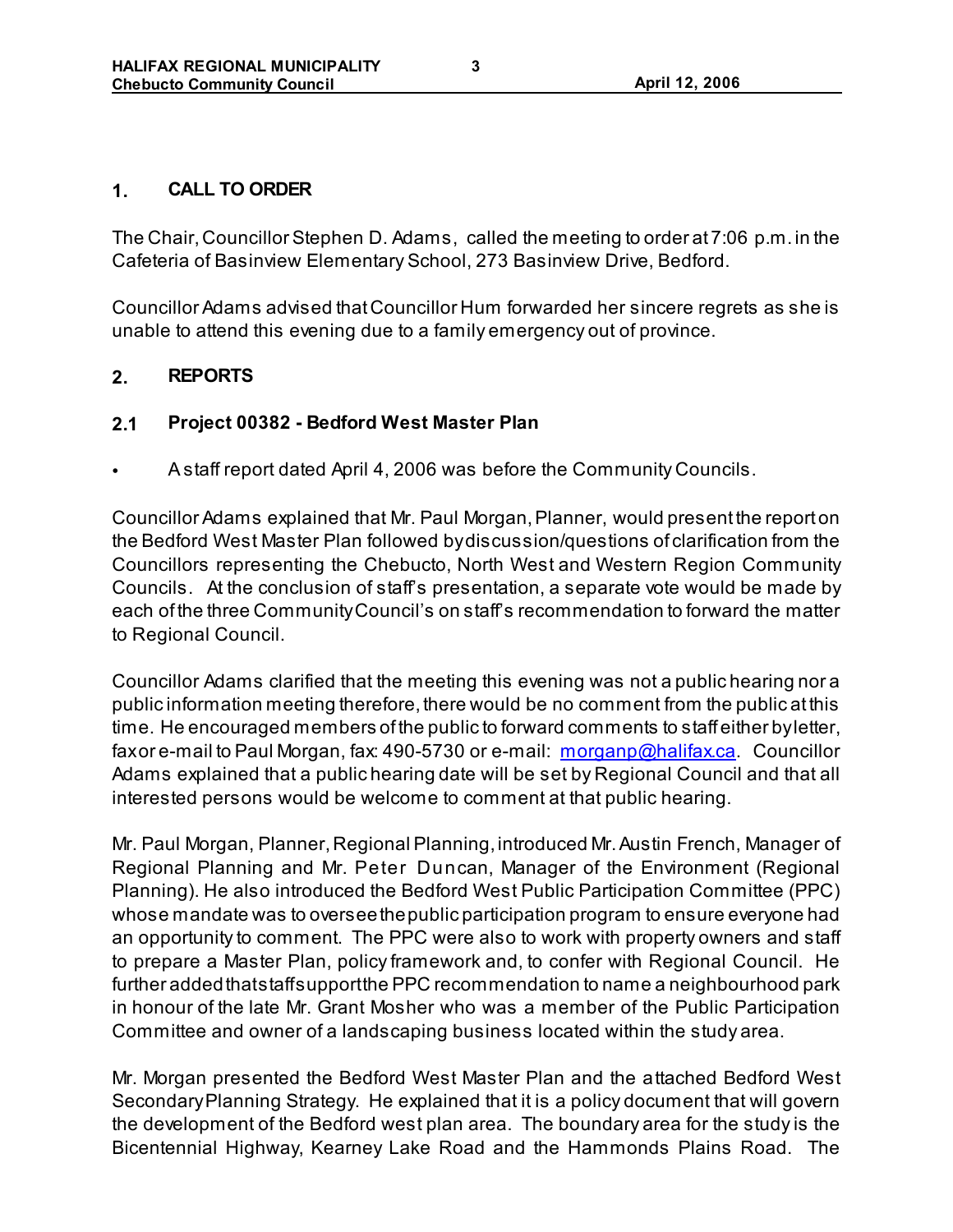largest landowner in the area is the Annapolis Group (with approximately 1000 acres).

Mr. Morgan explained that several requests for minor amendments have been received by staff from property owners and the PPC. The amendments are listed in Attachment "A" of the report dated April 4, 2006, pages 5-8 in regard to:

- Environmental Protection page 5 of the staff report.
- Municipal Services page 5-6 of the staff report.
- Land Use page 6-8 of the staff report.
- Amendments requested by property owners but not supported by the PPC/staff (Kimberley Lloyd - Hamshaw Lands and the Lands of Mr. Peter Beaini at 400 Hammonds Plains Road).
- Establishment of an Area Advisory Committee for Bedford West.
- A neighbourhood park in honour of Mr. Grant Mosher.

#### Water Quality Monitoring:

Mr. Morgan advised that any application for development in the Suzie Lake watershed area would be referenced to the Bedford Waters Advisory Board and then to Community Council. The Community Council would decide whether the developer would be exempt from contributing to the water quality monitoring.

#### Sanitary Sewer Treatment/Capacity:

Mr. Morgan clarified for Councillor Wile in regard to sanitary services (sewage treatment plant) that there is capacity in the Fairview/Halifax interceptor for the Timberlea development to be connected. He added that for full build-out, expected in 20-25 years time, a new treatment plant will have to be built. He further clarified for Councillor Rankin that capacity allocation of the Halifax sewage treatment plant would be a separate process for Regional Council but there is capacity for the next 20 -25 years including the proposed developments.

Councillor Johns commented that the resolve for outstanding issues in the Sackville and outlying areas was to pump to the Mill Cove Sewage Treatment Plant (STP) as well. He inquired if Mill Cove can handle this capacity and the new Bedford West development. Mr. Peter Duncan, Engineer, responded that the areas in Sackville have development right to tie into the sewer. Bedford West should not affect the Mill Cove STP for at least 20-25 years. If the Bedford West growth rate accelerates faster than expected then there could be some capacity issues with the Mill Cove STP.

Councillor Goucher clarified that currently the Mill Cove STP is operating at 6 M gallons per day with a capacity of 7 M gallons per day and can be increased to 9.5 to 10 M gallons per day capacity. Mr. Duncan confirmed for Councillors Goucher and Johns that the Mill Cove STP has enough treatment capacity to handle all existing non -developed lands within the existing Sackville serviceable area plus a modest growth rate. The STP cannot

**4**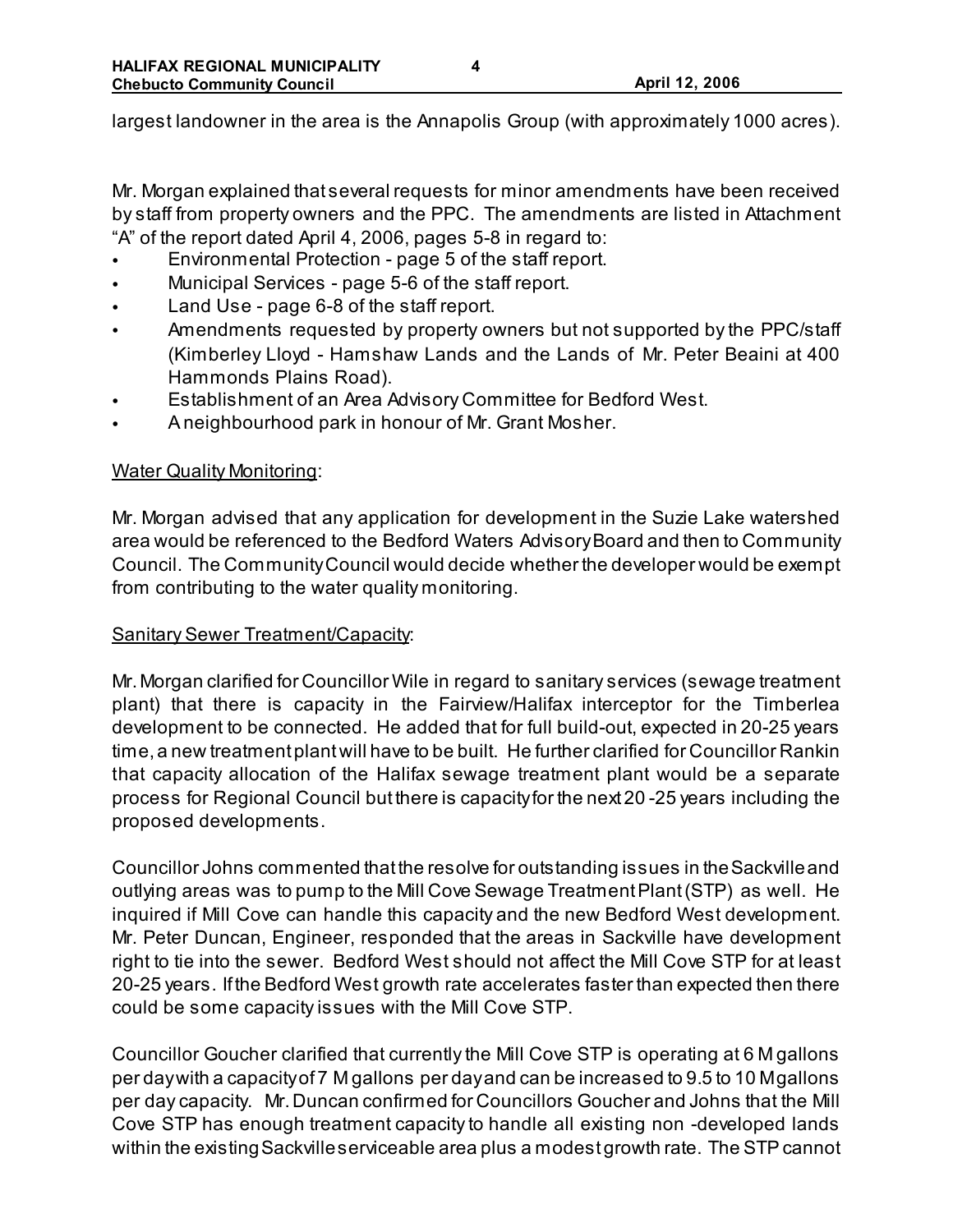#### handle all

the lands within the existing serviceable area boundaries as well as the ultimate buildout.

Mr. Morgan advised that the Master Plan area is divided into sub-areas and a development agreement is required for most sub-divisions. One criteria of the development agreement for Community Council to consider is STP capacity.

Mr. Morgan responded to Councillor Johns that HRM does not have the authority to request capital cost contributions from developers for schools. He also added that upgrades to STP's could not be requested under the existing Capital Cost program. Councillor Goucher advised that developers could be charged for oversizing pipes. Staff advised that there is a study underway to expand the Capital Cost Contribution Program but this proposal will most likely not benefit from any changes due to the timelines.

#### Transportation:

Councillor Goucher expressed concern that the proposed provincial short-cutting Highway 113 will run through the Bedford West environmentally sensitive area. Morgan responded that there will be a 500' right of way and development will have to be planned around the transportation corridor.

Mr. Morgan explained it is expected that the Hammonds Plains Road will be widened to four lanes. The Kearney Lake Road will be twinned to the Connector Road but not along the older portion of the road near the lake.

Councillor Mosher requested a strong recommendation be included in the Bedford West Master Plan, from all three Community Councils, that the fast ferry project be an integral part of the entire planning process for the Bedford West Master Plan. Mr. Austin French responded that the fast ferry project is a component of the Regional Plan. It is not staff's intention to incorporate the fast ferry project within the Bedford West Master Plan as such a substantial project should be handled by Regional Council.

Mr. Morgan encouraged anyone who wished to be added to the mailing list for notification of the public hearing at Regional Council to provide their mailing addresses to him at the end of this meeting.

Councillor Adams thanked Mr. Morgan for his presentation.

#### Decision of the Western Region Community Council

**MOVED BY Councillor Rankin, seconded by Councillor Meade that the Western Region Community Council recommend that:**

**1. The draft Bedford West Secondary Planning Strategy and Business Campus Zone, presented as Attachment "A" to the staff report dated April 4, 2006, be**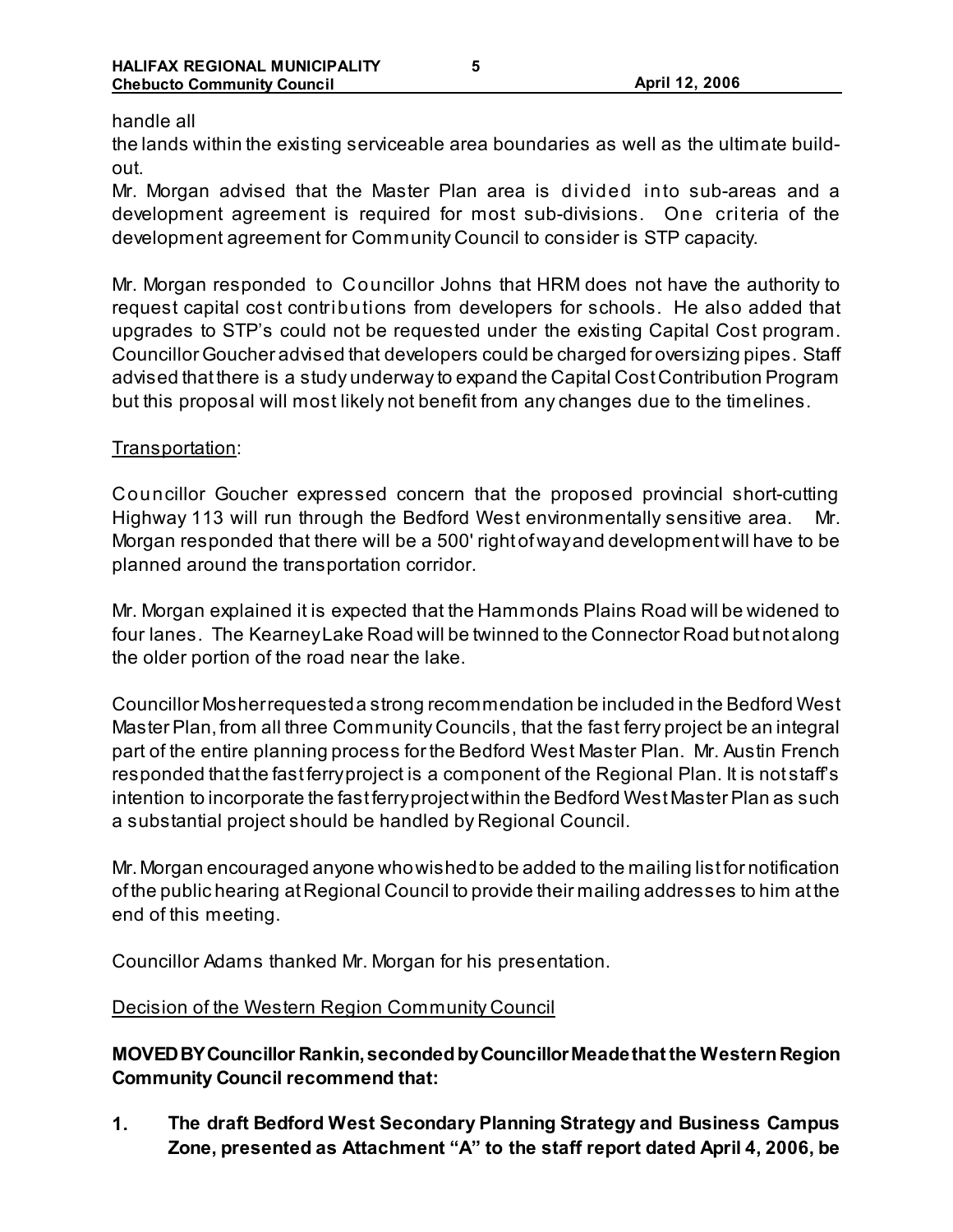**recommended for approval to Regional Council.**

**2. That an area Advisory Committee be established for Bedford W est, as recommended by the Public Participation Committee.**

#### **MOTION PUT AND PASSED UNANIMOUSLY.**

#### Decision of the Chebucto Community Council

**MOVED BY Councillor Mosher, seconded by Deputy Mayor Walker that the Chebucto Community Council recommend that:**

- **1. The draft Bedford West Secondary Planning Strategy and Business Campus Zone, presented as Attachment "A" to the staff report dated April 4, 2006, be recommended for approval to Regional Council.**
- **2. That an area Advisory Committee be established for Bedford W est, as recommended by the Public Participation Committee.**

#### **MOTION PUT AND PASSED UNANIMOUSLY.**

#### Decision of the North West Community Council

Councillor Goucher, referring to the second recommendation in the motion, explained that the Area Advisory Committee would be similar to the Paper Mill Lake Public Advisory Committee which monitors the enforcement of the existing contract development agreement for the area. It would be an Ad Hoc Committee composed of area residents and Councillor.

**MOVED BY Councillor Goucher, seconded by Councillor Harvey that the North West Community Council recommend that:**

- **1. The draft Bedford West Secondary Planning Strategy and Business Campus Zone, presented as Attachment "A" to the staff report dated April 4, 2006, be recommended for approval to Regional Council.**
- **2. That an Area Advisory Committee be established for Bedford West, as recommended by the Public Participation Committee.**

#### **MOTION PUT AND PASSED UNANIMOUSLY.**

Councillor Mosher requested staff make it very clear at Regional Council that HRM is not planning to take over the private dams, re: page 3 of the staff report dated April 4, 2006. HRM is concerned with the environmental protection of the dams. She added that private businesses own the dams and are paying for the study and monitoring of the dams.